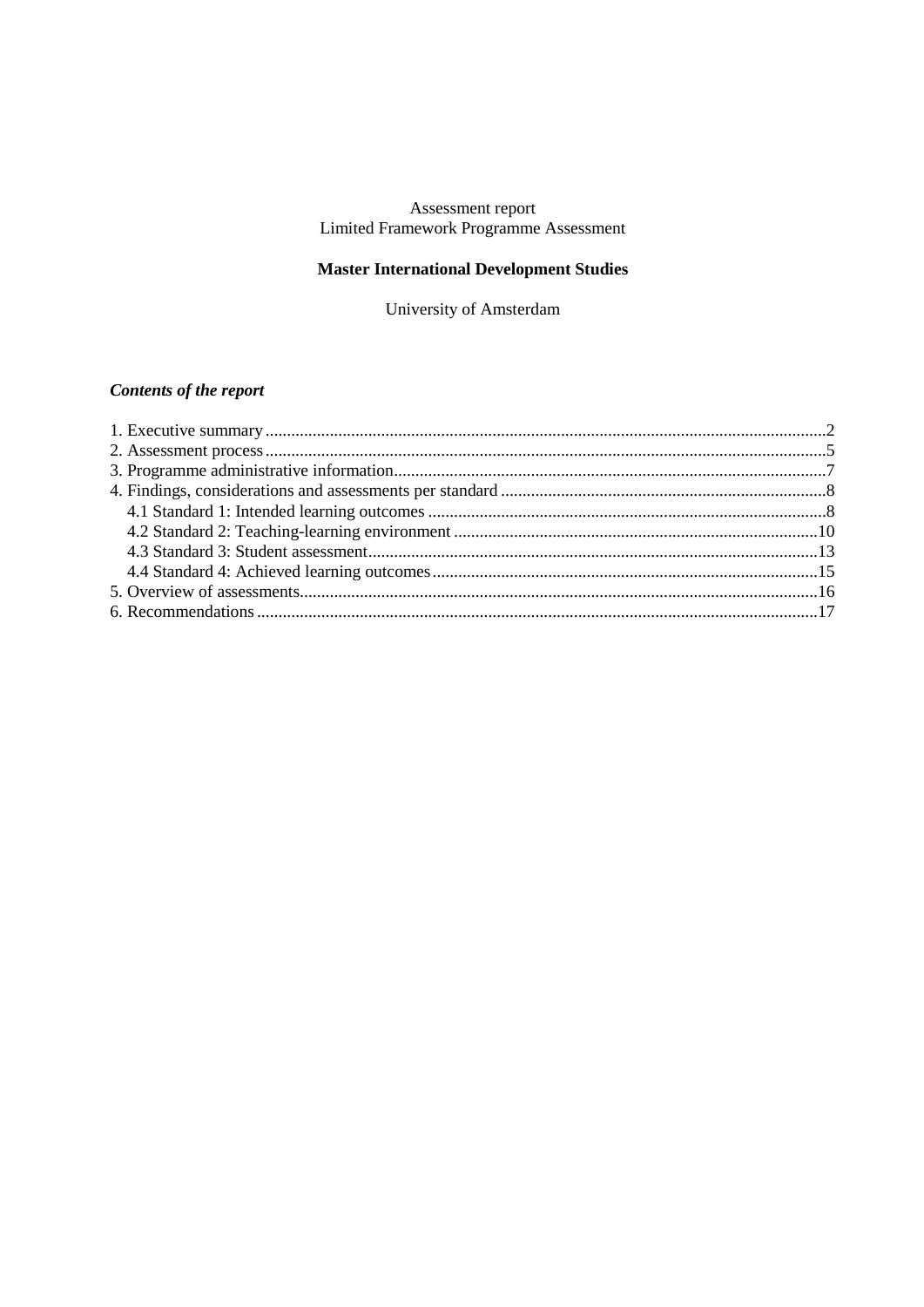# <span id="page-1-0"></span>**1. Executive summary**

In this executive summary, the panel presents the main considerations which led to the assessment of the quality of the Master International Development Studies programme of University of Amsterdam. The programme was assessed according to the standards of the limited framework, laid down in the NVAO Assessment framework for the higher education accreditation system of the Netherlands, as published on 20 December 2016 (Staatscourant nr. 69458). The programme was also assessed on the EADI/IAC criteria in the context of the EADI/IAC accreditation application.

The panel considers the objectives of the programme to be very sound and relevant, the programme being distinctly multidisciplinary, addressing relevant disciplines and introducing students not only to analyses but also to critical evaluation of these analyses. The panel noted the programme to be respected within the Faculty of Social and Behavioural Sciences. The multidisciplinary dimensions of the programme are supported by the Faculty and the Graduate School of Social Sciences. These are also reflected in the curriculum.

The objectives are firmly positioned within the domain-specific framework of reference, drafted by the European Association of Development Research and Training Institutes, and therefore match the international requirements for the development studies domain. The panel suggests however to relate the objectives more clearly to subjects, issues and perspectives from the Global South.

The intended learning outcomes of the programme meet the programme objectives, are well-structured and well-articulated. The panel welcomes that the intended learning outcomes reflect the multidisciplinary focus of the programme objectives, address the different disciplinary perspectives on development studies, include critical reflection on current development issues and contexts, deal with societal relevance and normative and policy concerns, and are directed towards research and communication skills.

The intended learning outcomes conform to the master level. The panel is positive about programme management maintaining the programme intended learning outcomes up to date.

The panel appreciates the programme objectives to prepare students for positions in the development studies professional field. In addition, the contacts of the programme management with professional field representatives are welcomed by the panel.

The comparison by programme management to development studies programmes in the Netherlands and abroad contributes to the understanding of the programme profile.

The panel considers the programme to be managed conscientiously.

The curriculum of the programme complies with the intended learning outcomes and is regarded by the panel to be multidisciplinary and coherent. The design of the curriculum is very clear. In addition, the curriculum is strongly related to current research. The panel is positive about the tables and descriptions linking the intended learning outcomes to the courses.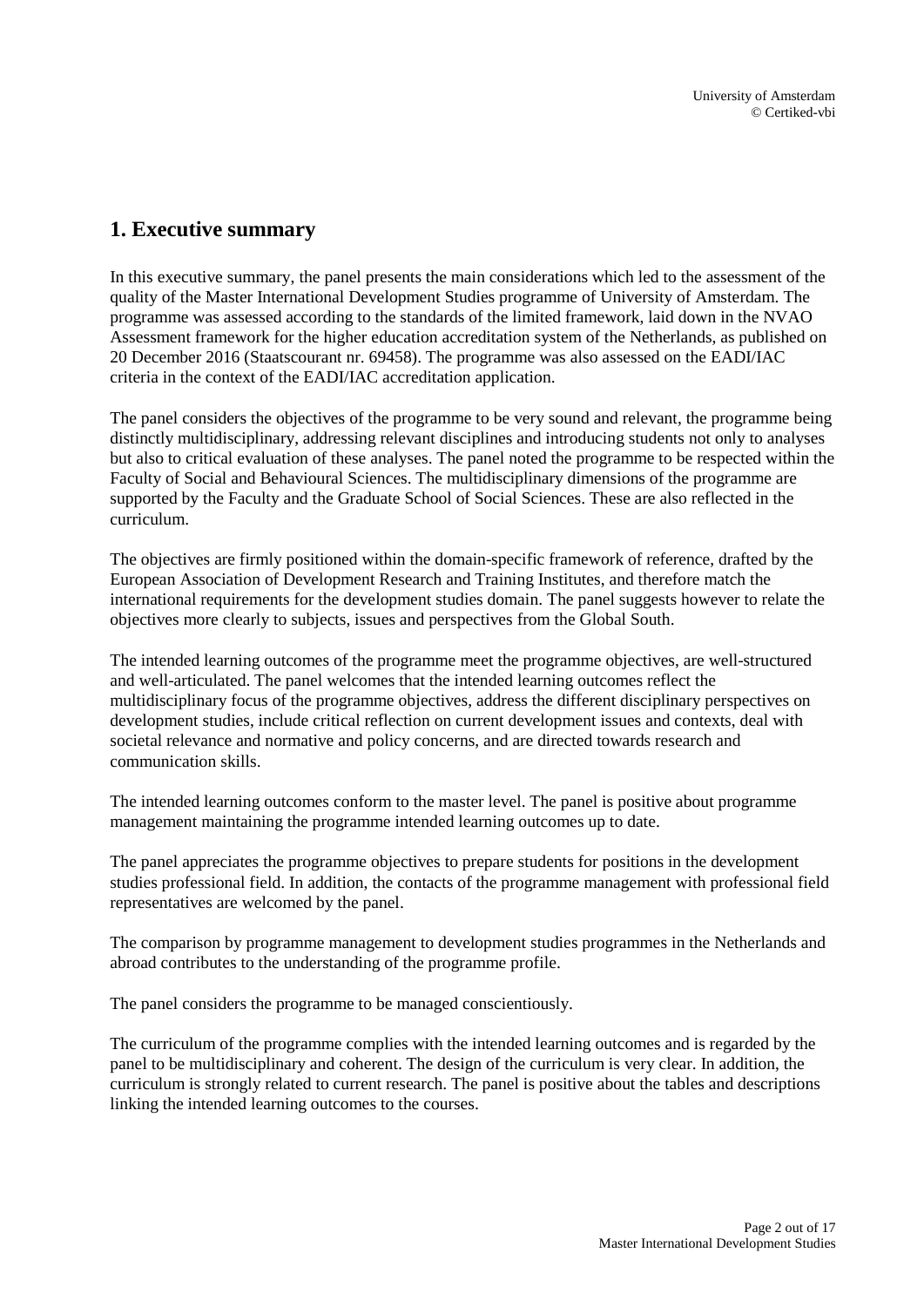The panel considers the lecturers to be very dedicated to the programme. The expertise and educational capabilities of the lecturers are very much up to standard. Nearly all staff members have PhDs and are UTQ-certified. Lecturers come from various countries. The guidance and supervision on the part of the lecturers is appreciated by students.

The admission procedures of the programme are up to standard, the entry prerequisites being very strict. The curriculum allows students coming from disciplinary backgrounds to be introduced to this multidisciplinary field. Although students come from various countries, the panel proposes to try and increase student group diversity, particularly from the Global South. The panel also advises programme management to offer scholarships, enabling lower-income students to enrol in the programme.

The programme exemptions policy and regulations are adequate.

The study methods meet the contents of the programme and promote students participating actively in class. The programme is demanding, but programme management succeeds in managing the study load. The panel considers the number of hours of face-to-face education and the students-to-staff ratio to be satisfactory. The panel is positive about the student success rates. Information provision and study guidance during the courses are well-organised. The panel suggests, however, to improve the information about the fieldwork and especially about the costs involved and to improve the organisation of the fieldwork, starting the fieldwork with sound research questions.

The examination and assessment policies for the programme are appropriate, these being in line with the Faculty of Social and Behavioural Sciences and University of Amsterdam rules and regulations. The position and authority of the Examinations Board for this programme are adequate as well. The Board is in control of the examination and assessment processes in the programme.

The panel approves of the examination methods adopted in the programme.

Programme management has taken adequate measures to ensure the validity of examinations and the reliability of assessments. The appointment procedures for examiners, the peer-review procedures for examinations and the assessment days for the lecturers are evidence of this. The fraud and plagiarism formalities are appropriate. The panel considers the supervision and assessment processes of the Research Project to be adequately organised. The panel advises to add detail to the thesis assessment form, as this is rather concise.

The panel assesses the course examinations, these being assignments, to be up to standard.

None of the Research Projects reviewed were assessed by the panel to be unsatisfactory. The grades of these projects were generally found to be consistent with the grades the panel would have given. The projects were strong on data collection and data analysis, but some of the projects could be strengthened in terms of the conceptual framework and the reflection on methodology. In addition, in some cases the panel found the formulation of the research questions to be too broad.

In the panel's opinion, the programme should remain attentive to the preparation of the graduates for positions on the labour market.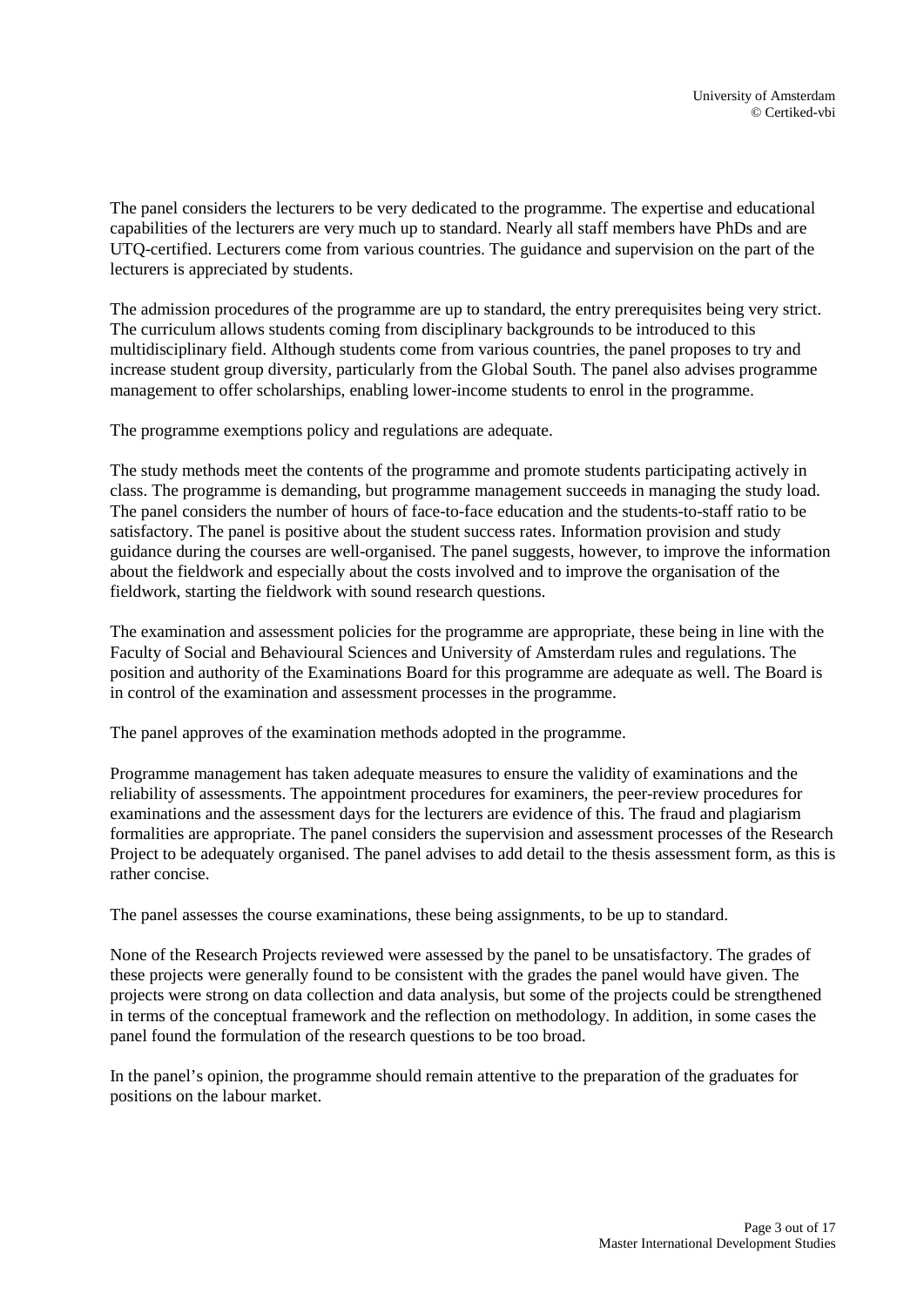The panel that conducted the assessment of the Master International Development Studies programme of University of Amsterdam assesses this programme to meet the standards of the limited framework, as laid down in the NVAO Assessment framework for the higher education accreditation system of the Netherlands, judging the programme to be satisfactory. Therefore, the panel recommends NVAO to accredit this programme. In addition, the panel assesses the programme to meet the EADI/IAC criteria and, therefore, advises EADI/IAC to accredit the programme.

Rotterdam, 23 April 2018

Prof. dr. D.A.N.M. Kruijt drs. W. Vercouteren (panel chair) (panel secretary)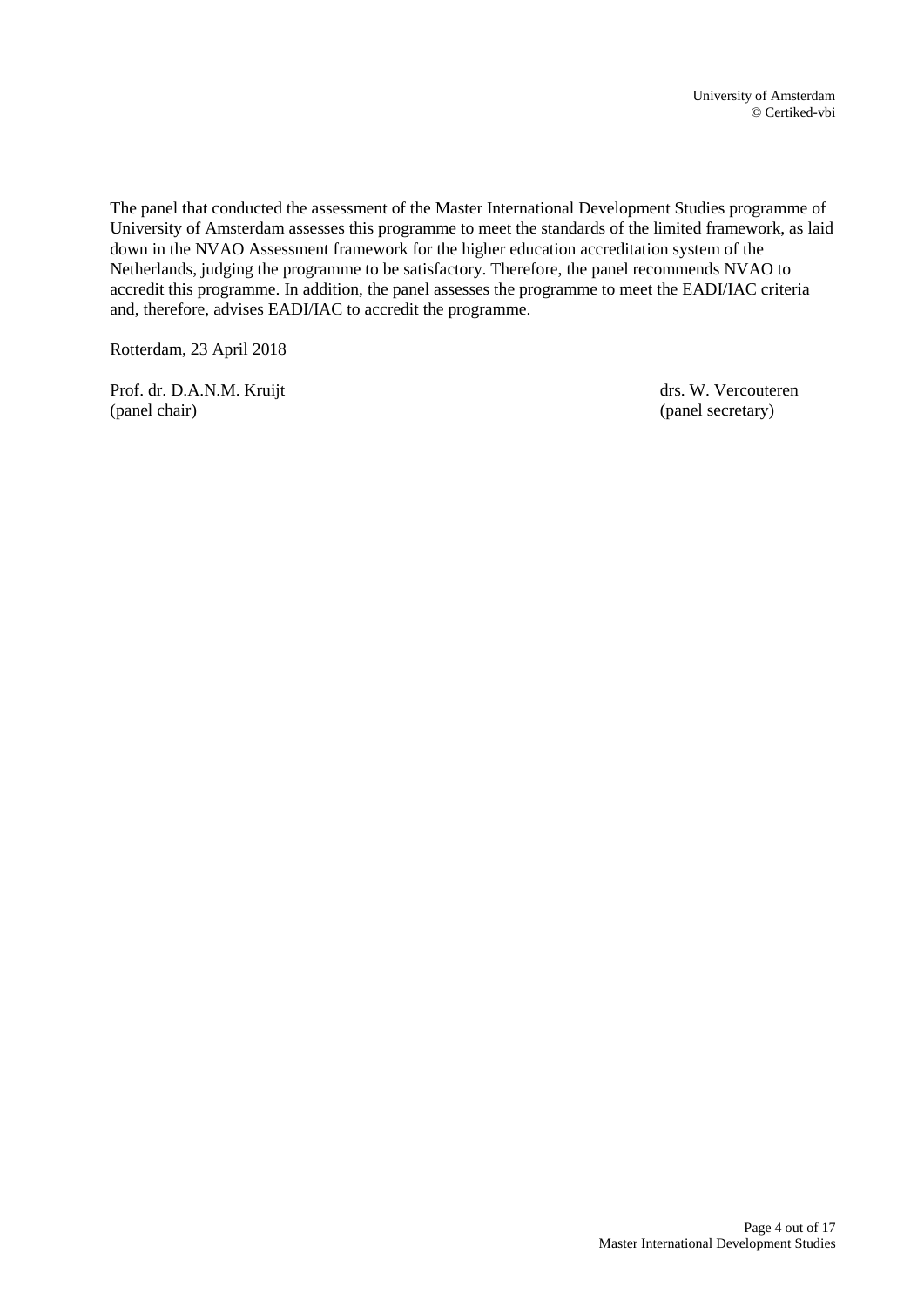# <span id="page-4-0"></span>**2. Assessment process**

The evaluation agency Certiked VBI received the request by the University of Amsterdam to support the limited framework programme assessment process for the Master International Development Studies programme of this University. The objective of the programme assessment process was to assess whether the programme would conform to the standards of the limited framework, as laid down in the NVAO Assessment framework for the higher education accreditation system of the Netherlands, published on 20 December 2016 (Staatscourant nr. 69458). In addition, the objective of the programme assessment was to assess whether the programme would meet the EADI/IAC criteria. The joint assessment of NVAO standards and EADI/IAC criteria was conducted following the agreement signed by the NVAO Board and the EADI/IAC Board to that effect.

Management of the programmes in the assessment cluster Development Studies convened to discuss the composition of the assessment panel and to draft the list of candidates.

The panel composition was as follows:

- Prof. dr. D.A.N.M. Kruijt, emeritus professor Development Studies, Utrecht University, Netherlands (panel chair);
- Prof. dr. M.J. Spierenburg, professor Development Studies, Radboud University Nijmegen, Netherlands (panel member);
- Prof. dr. D.C. Mitlin, professor Global Urbanism, Manchester University, United Kingdom (panel member);
- Prof. dr. B. Kebede, professor Behavioural Development Economics, University of East Anglia, United Kingdom (panel member);
- Dr. J.G. Mönks, executive director NORRAG, Graduate Institute of International and Development Studies, Switzerland (panel member; representing EADI/IAC);
- M. Speelberg BA, student Master International Development Studies, Utrecht University, Netherlands (student member).

On behalf of Certiked, drs. W. Vercouteren served as the process coordinator and secretary in the assessment process.

In writing, all panel members and the secretary confirmed being impartial with regard to the programme to be assessed and that they observe the rules of confidentiality.

To prepare the assessment process, the process coordinator convened with management of the programme to discuss the outline of the self-assessment report, the subjects to be addressed in this report and the site visit schedule. In addition, the planning of the activities in preparation of the site visit were discussed. In the course of the process preparing for the site visit, programme management and the process coordinator regularly had contact to fine-tune the process. The activities prior to the site visit have been performed as planned. Programme management approved of the site visit schedule.

Well in advance of the site visit date, programme management sent the list of final thesis research projects of graduates of the programme from the two most recent years. Acting on behalf of the assessment panel, the process coordinator selected 15 final projects. The grade distribution in the selection was ensured to conform to the grade distribution in the list, sent by programme management.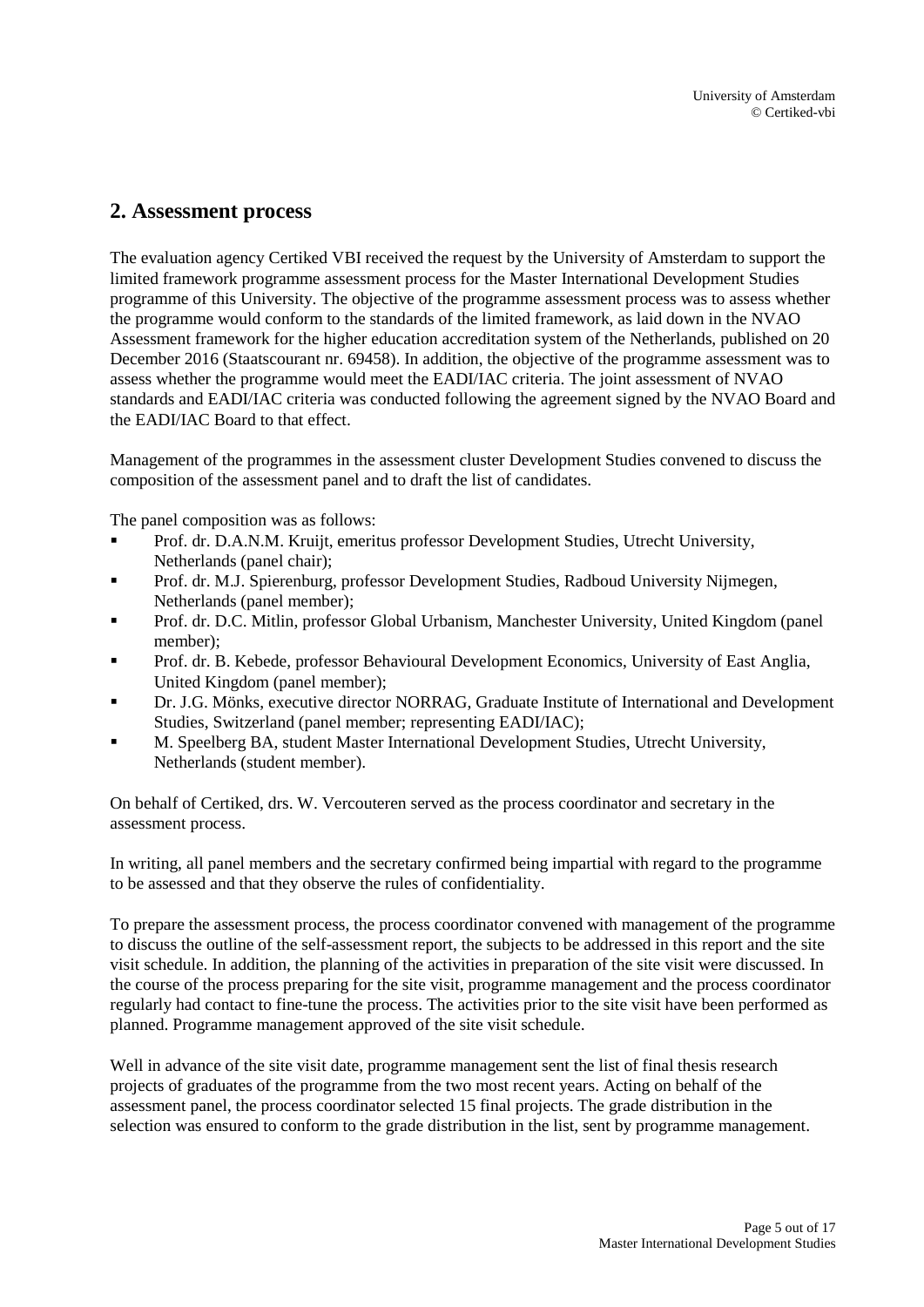The panel chair and the panel members were sent the self-assessment report of the programme, including appendices. In the self-assessment report, the student chapter was included. In addition, the expert panel members were forwarded a number of final thesis research projects of the programme graduates, these final thesis research projects being part of the selection made by the process coordinator.

A number of weeks before the site visit date, the assessment panel chair and the process coordinator met to discuss the self-assessment report provided by programme management, the procedures regarding the assessment process and the site visit schedule. The meeting between the panel chair and the process coordinator served as the briefing for panel chairs, as meant in the NVAO profile of panel chairs.

Prior to the date of the site visit, all panel members sent in their preliminary findings, based on the selfassessment report and the final thesis research projects studied, and a number of questions to be put to the programme representatives on the day of the site visit. The panel secretary summarised this information, compiling a list of questions, which served as a starting point for the discussions with the programme representatives during the site visit.

Shortly before the site visit date, the panel met to speak about the preliminary findings on the quality of the programme. During this meeting, the preliminary findings of panel members, including those about the final thesis research projects were discussed. The procedures to be adopted during the site visit, including the questions to be put to the programme representatives on the basis of the list compiled, were discussed as well.

On 10 January 2018, the panel conducted the site visit on the University of Amsterdam campus. The site visit schedule was in accordance with the schedule as planned. In a number of separate sessions, panel members were given the opportunity to meet with the Faculty Board representatives, programme management, Examinations Board representatives, lecturers and final thesis research projects examiners, and students and alumni.

In a closed session at the end of the site visit, the panel considered in detail every one of the findings, weighed the considerations and arrived at conclusions with regard to the quality of the programme. At the end of the site visit, the panel chair presented a broad outline of the considerations and conclusions to programme representatives.

Clearly separated from the process of the programme assessment, the assessment panel members and programme representatives met to conduct the development dialogue, with the objective to discuss future developments of the programme.

The assessment draft report was finalised by the secretary, having taken into account the findings and considerations of the panel. The draft report was sent to the panel members, who studied it and made a number of changes. Thereupon, the secretary edited the final report. This report was presented to programme management to be corrected for factual inaccuracies. Programme management were given two weeks to respond. Having been corrected for these factual inaccuracies, the Certiked bureau sent the report to the University Board to accompany their request for re-accreditation of this programme.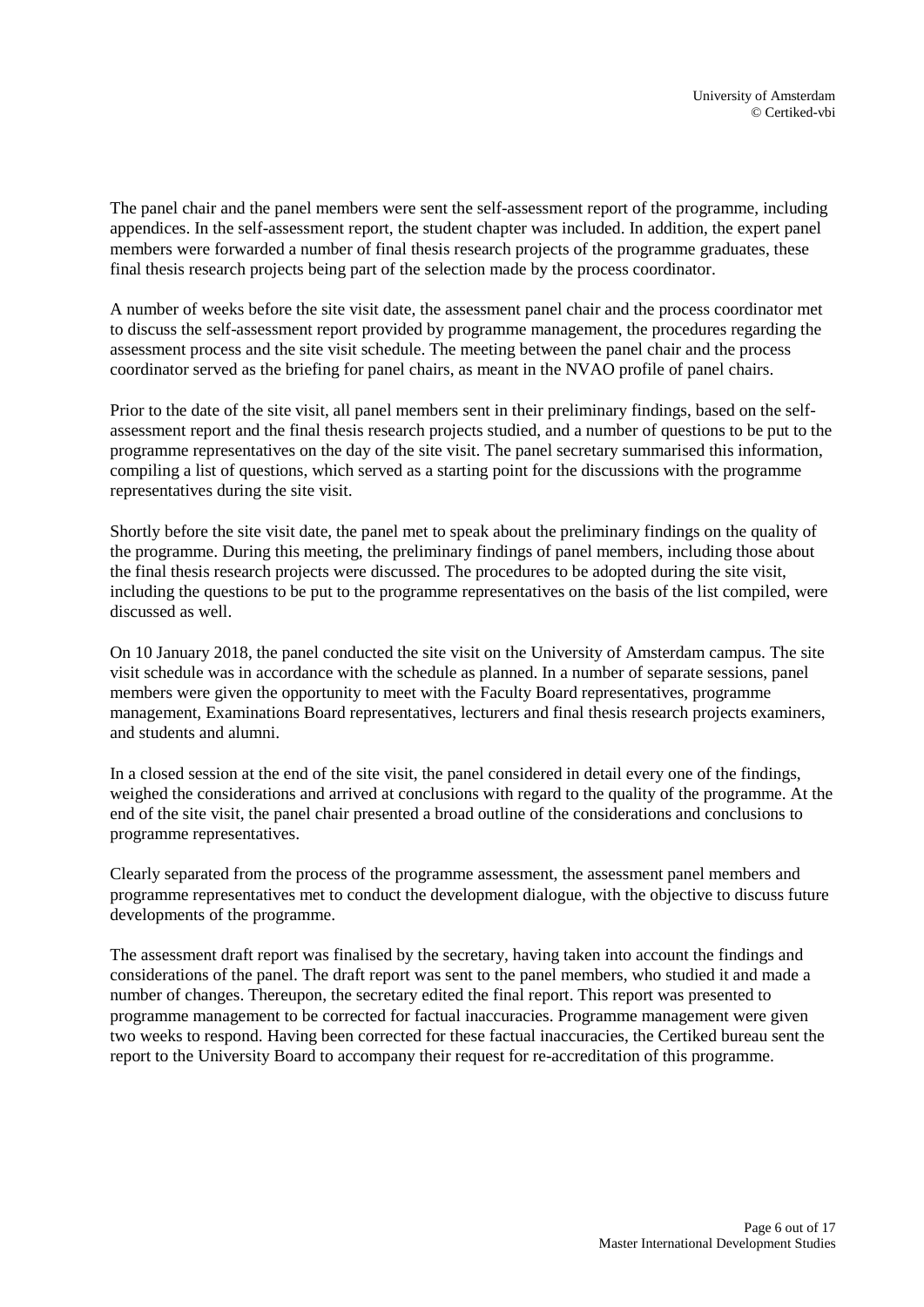# <span id="page-6-0"></span>**3. Programme administrative information**

Institution's quality assurance: Approved

|                                               | Name programme in CROHO: M International Development Studies |
|-----------------------------------------------|--------------------------------------------------------------|
| Orientation, level programme: Academic Master |                                                              |
| Grade:                                        | MSc                                                          |
| Number of credits:                            | 60 EC                                                        |
| Specialisations:                              | N.A.                                                         |
| Location:                                     | Amsterdam                                                    |
| Mode of study:                                | Full-time (language of instruction: English)                 |
| Registration in CROHO:                        | 60329                                                        |
| Name of institution:                          | University of Amsterdam                                      |
| Status of institution:                        | Government-funded University                                 |

Page 7 out of 17 Master International Development Studies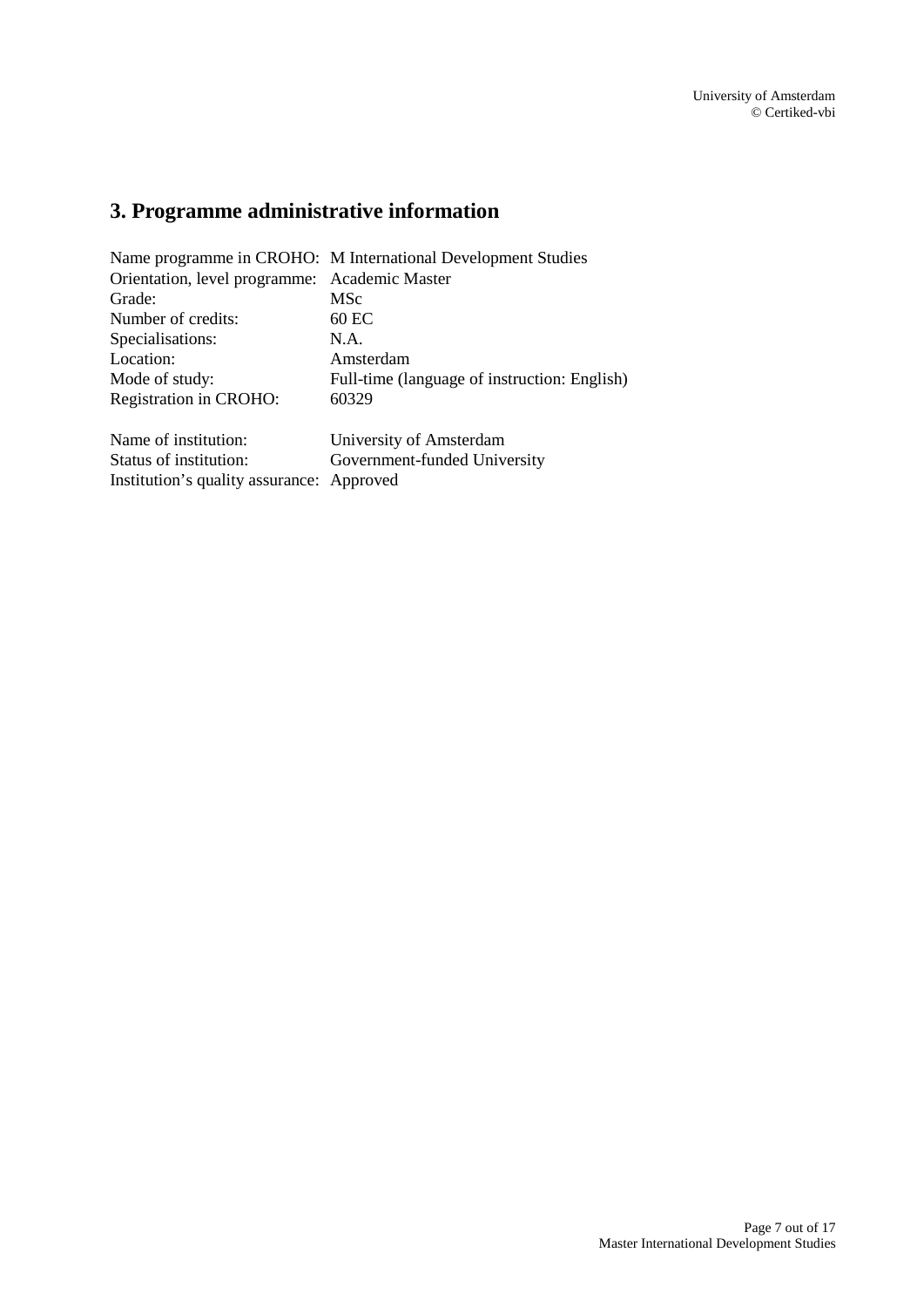# <span id="page-7-0"></span>**4. Findings, considerations and assessments per standard**

## <span id="page-7-1"></span>**4.1 Standard 1: Intended learning outcomes**

The intended learning outcomes tie in with the level and orientation of the programme; they are geared to the expectations of the professional field, the discipline, and international requirements.

#### *Findings*

The Master International Development Studies programme of the University of Amsterdam is meant to introduce students to development studies as a distinctly multi-disciplinary field. The objectives of the programme include educating students in the history and theories of development, familiarising them with different disciplinary perspectives on development, such as those from sociology, anthropology and human geography, acquainting them with the multi-scalar context of development processes, recognising relations between local, regional, national and global levels and teaching them about interaction and unequal power relations between actors within context-specific institutional environments. In addition, the programme objectives are for students to acquire research skills, academic skills and professional skills.

Programme management showed the programme objectives to meet the domain-specific framework of reference, being the international Revised Definition of the field of Development Studies of October 2015 of the European Association of Development Research and Training Institutes (EADI). This international framework defines development studies as the multi- or interdisciplinary field of study, seeking to understand social, economic, political, technological, ecological, gender and cultural aspects of societal change at local, national, regional and global levels and their interplay, the field being context-sensitive and being characterised by normative and policy concerns.

The objectives have been translated by programme management into a series of intended learning outcomes. These specify, among others, knowledge and understanding of a broad range of theoretical concepts and approaches in the development studies field, drawing on multiple disciplines, understanding of and critical reflection on current development issues and contexts, academic research skills, awareness of societal relevance, ethical research aspects and normative and policy concerns, communication skills and competencies to engage respectfully with groups and individuals with different perspectives and from different parts of the world.

Programme management presented a table to show the intended learning outcomes to correspond to the Dublin descriptors for master level programmes.

The programme has been compared to other well-known development studies programmes at the master level, both in the Netherlands and abroad. This programme may be regarded to be comparable to these programmes, but with an emphasis on inclusive and sustainable development, to be strongly researchoriented, to require students to carry out fieldwork and to educate students to act responsibly, conscientiously and ethically in the development studies field.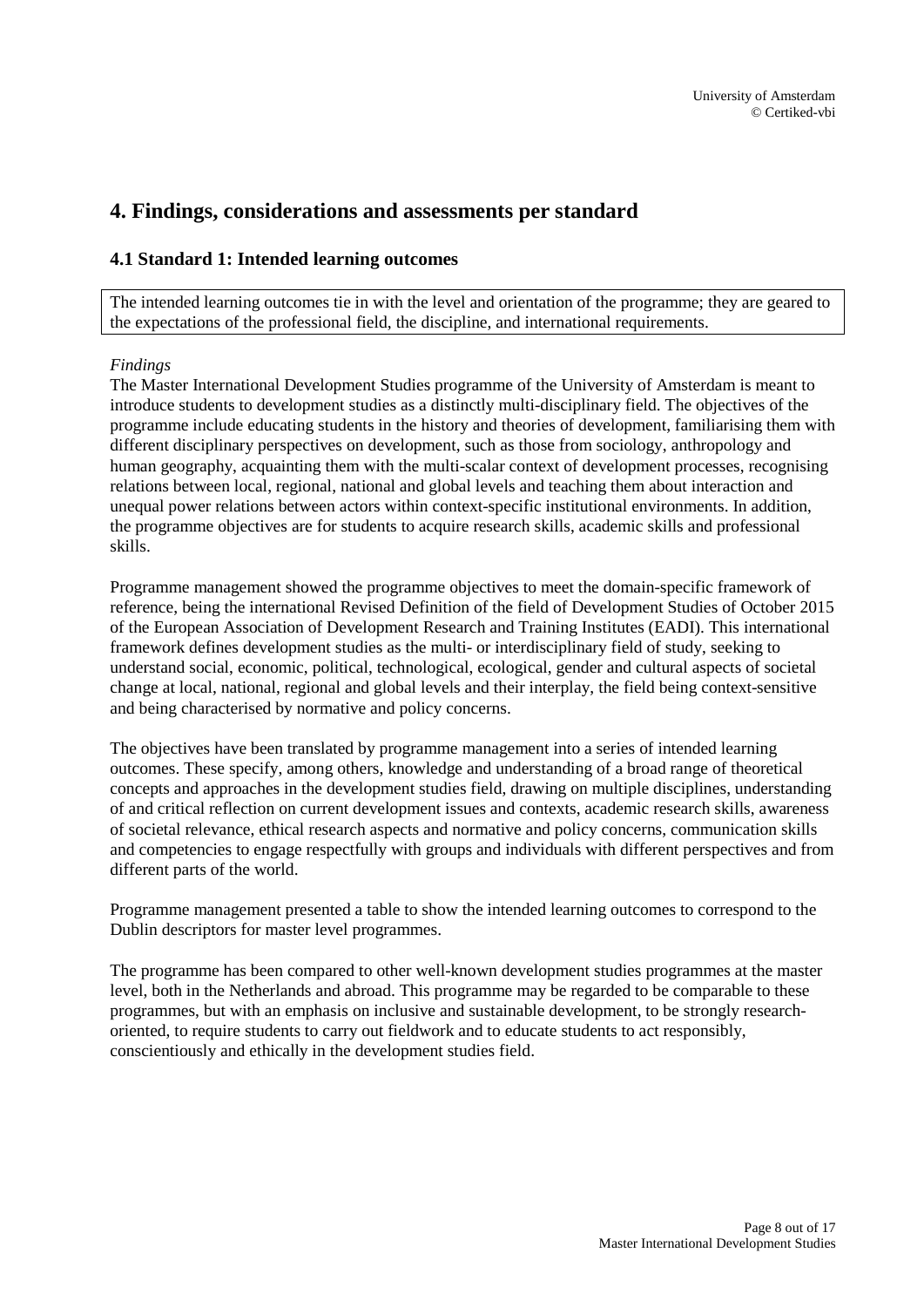The programme is distinctly meant to be academic, but programme curricula intends to equip students with knowledge and skills to obtain positions in the professional field. Students are educated as academic professionals, being students who have the knowledge, analytical skills, critical thinking, research skills and professional skills to be competitive in the professional field of development studies. Students are not primarily trained to pursue PhD trajectories. Students who want to continue as PhD students, are referred to the Research Master International Development Studies programme of University of Amsterdam. Programme management confers with representatives from organisations and businesses about the prospects for graduates in the professional field.

#### *Considerations*

The panel considers the objectives of the programme to be very sound and relevant, the programme being distinctly multidisciplinary, addressing relevant disciplines and introducing students not only to analyses but also to critical evaluation of these analyses. The panel noted the programme to be respected within the Faculty of Social and Behavioural Sciences. The multidisciplinary dimensions of the programme are supported by the Faculty and the Graduate School of Social Sciences. These are also reflected in the curriculum. The panel suggests to relate the objectives more clearly to subjects, issues and perspectives from the Global South.

The programme objectives are firmly positioned within the domain-specific framework of reference, drafted by the European Association of Development Research and Training Institutes (EADI), and therefore match the international requirements for the development studies domain.

The intended learning outcomes of the programme meet the programme objectives, are well-structured and well-articulated. The panel welcomes that the intended learning outcomes reflect the multidisciplinary focus of the programme objectives, address the different disciplinary perspectives on development studies, include critical reflection on current development issues and contexts, deal with societal relevance and normative and policy concerns, and are directed towards research and communication skills. The panel is positive about programme management maintaining the programme intended learning outcomes up to date.

The intended learning outcomes conform to the master level, as exemplified by the Dublin descriptors.

The panel appreciates the programme objectives to prepare students for positions in the development studies professional field. In addition, the contacts of the programme management with professional field representatives are welcomed by the panel.

The panel welcomes the comparison by programme management to development studies programmes in the Netherlands and abroad. This comparison contributes to the understanding of the programme profile.

### *Assessment of this standard*

These considerations have led the assessment panel to assess standard 1, Intended learning outcomes, to be good.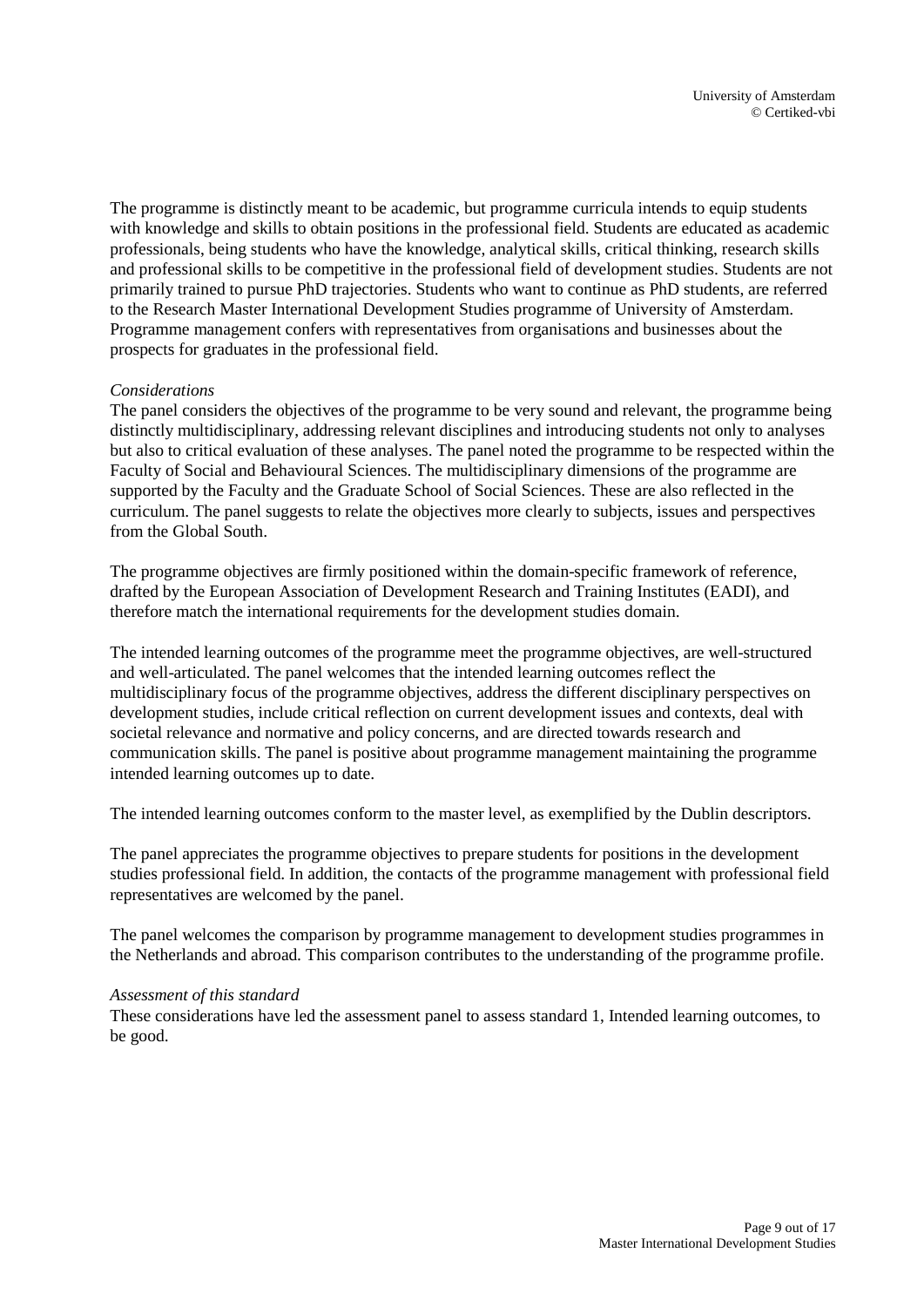### <span id="page-9-0"></span>**4.2 Standard 2: Teaching-learning environment**

The curriculum, the teaching-learning environment and the quality of the teaching staff enable the incoming students to achieve the intended learning outcomes.

#### *Findings*

The Master International Development Studies programme is a programme of the Graduate School of Social Sciences of the Faculty of Social and Behavioural Sciences of the University of Amsterdam. The director of the School is in charge of the educational and financial policies for this and the other programmes of the School. The programme director of this Master programme is responsible for the dayto-day management of the programme, being assisted by the programme coordinator/study advisor. Most of the lecturers teaching in the programme are employed at the Department of Human Geography, Planning and International Development Studies of the Faculty of Social and Behavioural Sciences. The Programme Committee, being composed of two staff members and three students (one from this Master and two from the Research Master International Development Studies) reviews student survey results and advises the programme director on the quality of the programme. The Examinations Board has been given the authority to monitor the quality of the examinations and assessments and the examination processes of this and three other programmes of the Graduate School of Social Sciences.

Programme management presented detailed descriptions and tables to demonstrate how the curriculum meets the intended learning outcomes of the programme. In these descriptions and tables, the intended learning outcomes have been related to the curriculum components, the teaching methods in the courses and the course assessments. The curriculum has a total study load of 60 EC and takes ten to twelve months to complete. The curriculum is scheduled in six periods or blocks of either eight or four weeks, the first two blocks in the semester being eight weeks and the third block being four weeks. The structure of the curriculum was changed in 2017/2018, following discussions among staff and students. In the first block, the students are taught theoretical and foundational knowledge in the development studies field, being introduced to theories, concepts and discourses and being offered a conceptual model to link multiple disciplines and multiple methodologies (9 EC). In the second block, students select two electives (two times 6 EC). The electives offered by the programme address, among other topics, economics, social justice, gender and urban dimensions of development. Students may choose electives that are not preapproved, but need approval by the Examinations Board. Parallel to the courses mentioned, the *Research Training and Fieldwork Preparation* course (9 EC) is scheduled in the first two blocks and the first half of the third block. In this course, students are introduced to social science research methods and are taught to collect and analyse data from field research. Both qualitative and quantitative research methods and techniques are addressed. The course includes support as students draft the research proposal for their *Research Project*. In the curriculum, three intercultural communication training workshops are scheduled, two of which are part of this course. In the second half of the third block and the fourth block, students conduct the fieldwork for their Research Project. For this project, students may choose topics related to ongoing research by staff members. The Research Project has a study load of 24 EC with fieldwork and writing extending from the fourth to the sixth block. Most students do their fieldwork in the Global South. The fieldwork is greatly appreciated by students. Having completed the fieldwork, students take the course *Thesis Seminar* (3 EC). In this course, they are taught how to structure their analyses and how to write the thesis. The reflection on research ethics is part of this course. In addition, students take the *Policy and Practice Seminar* (3 EC), introducing them to the professional field and training them in a number of transferable skills.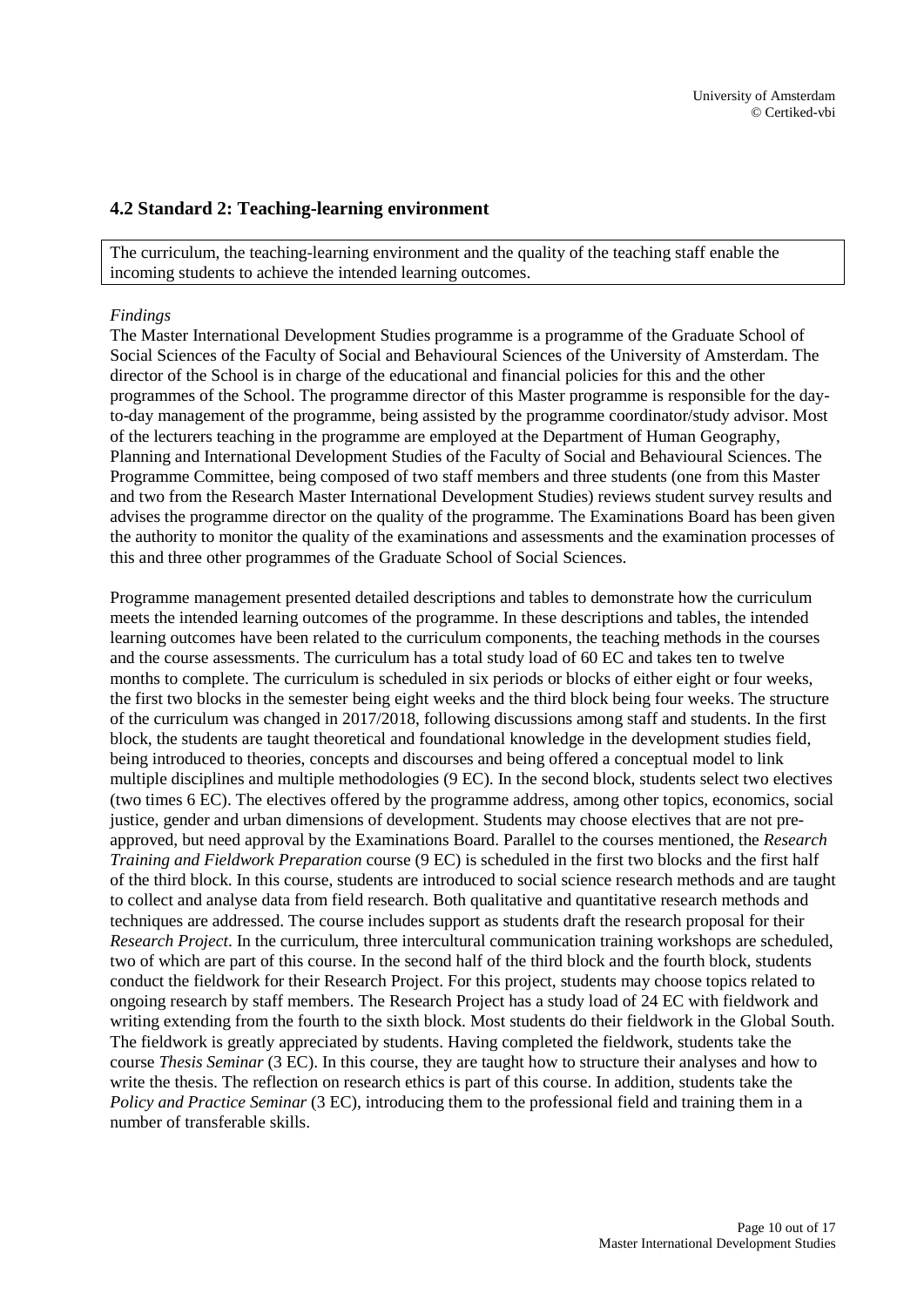The staff lecturing in the programme are in total 25 lecturers, three of whom are full professors. Staff members have backgrounds in economics, anthropology, sociology, law, human geography, political science, international law or international relations. Most lecturers in the programme are participating in the Governance and Inclusive Development research programme, which is part of the Amsterdam Institute for Social Science Research. About 80 % of the lecturers have a PhD (94 % counting in FTE) and 72 % of the lecturers (89 % counting in FTE) are UTQ-certified (UTQ means Dutch University Teaching Qualification). Lecturers come from various countries, such as India, United States and United Kingdom. In the Policy and Practice Seminar, professionals coming from NGOs, the Dutch government and research institutions lecture about the professional field and about requirements for programme graduates in this field. Lecturers meet regularly. Four education meetings for the Department of Human Geography, Planning and International Development Studies department and four staff meetings for the International Development Studies teaching staff are scheduled per year. Lecturers collaborated in redesigning the curriculum. The results of surveys show students having very favourable views on the lecturers' teaching capabilities.

Every year, about 250 students apply to enter the programme. About 50 % of them are admitted and about 60 to 65 students are actually enrolled. Incoming students are from the Netherlands (25 % to 30 %), from other European countries (50 % to 60 %) or from other continents (10 % to 20 %). About 20 % of the students are male, whereas 80 % are female. To be admitted to the programme, applicants should have a Bachelor degree in Development Studies or in one of the other social sciences with 30 EC of development studies courses, at least 20 EC of social sciences quantitative and qualitative research methods courses and an overall grade of at least 7.0 (Dutch grading system) in their prior education. Applicants are to submit an academic text in English, two names of two possible references and a letter of motivation. Students being suitable to enrol, but having deficiencies, are offered preparatory courses. The maximum number of applicants allowed to enrol is about 75. When there are more eligible candidates than places, the admissions committee will rank the candidates following pre-formulated criteria.

Students may apply for exemptions. Requests for exemptions are handled by the Examinations Board.

Programme management intends to promote the active participation by students in the classroom. The study methods adopted in the programme include plenary lectures, student-led seminar sessions, class discussions, student presentations and class assignments. The average number of hours of face-to-face education is about 9 hours per week in the first semester and about 3 hours per week in the second semester, excluding individual supervision. The student-to-staff ratio is 26 : 1. Students report studying about 36 hours per week and regard the study load to be fair. Programme management adopted measures to improve the study load, as this was previously perceived by students as being too high. The student success rates are about 75 % for students completing the programme in one year, that is in nominal time, and about 91 % for students completing the programme after two years (average figures for cohorts 2013 to 2016).

Students regard the information about the programme to be adequate. The programme coordinator/study advisor meets with all students two times per year and maintains contact with every one of the students about the study progress, with regard to selecting the thesis supervisor and about study problems. In the fieldwork market in October, students meet potential supervisors who will guide them through the Research Project. For the fieldwork, students are guided by local supervisors, who are approached by programme supervisors or by students themselves.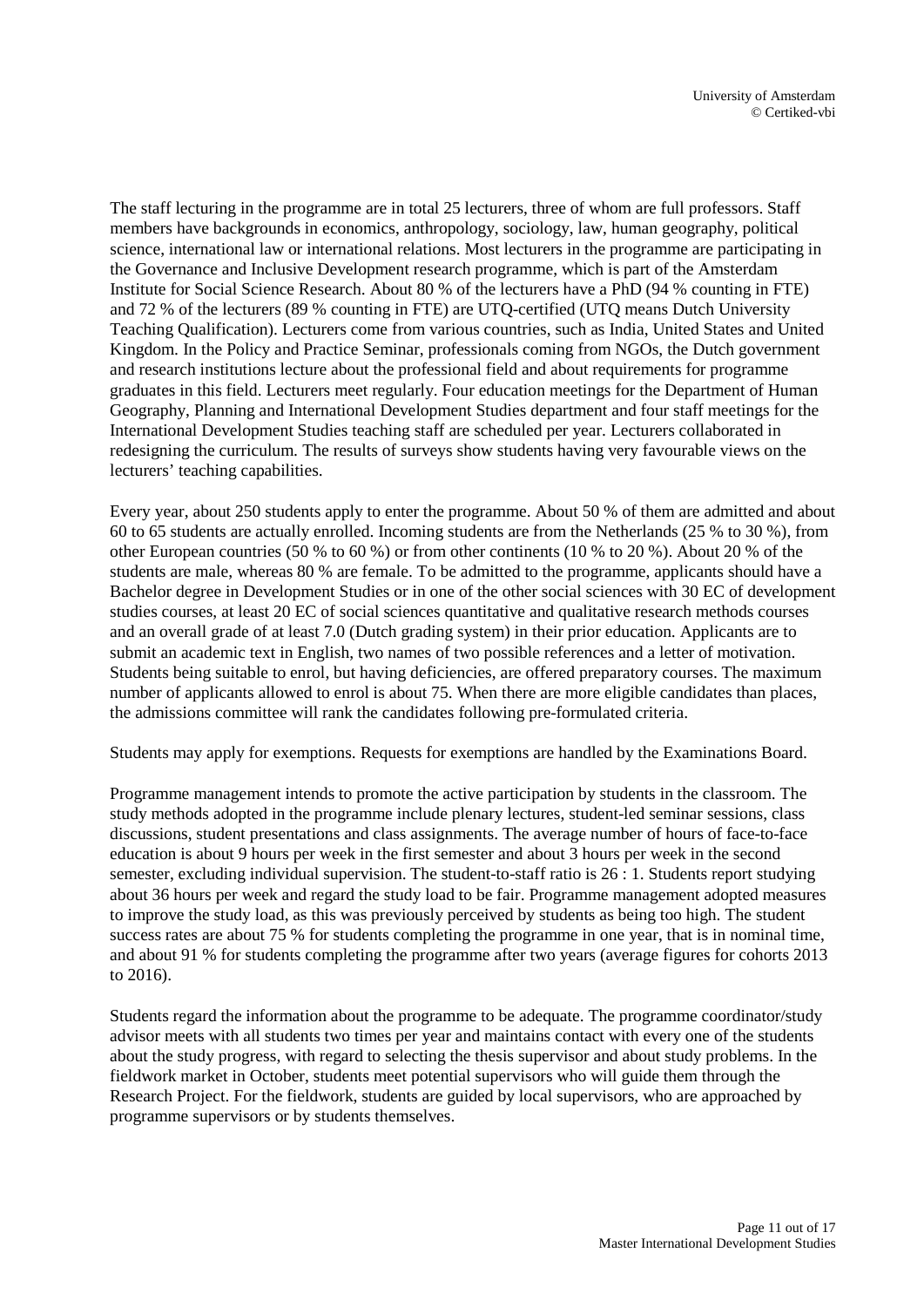### *Considerations*

The panel considers the programme to be managed conscientiously.

The curriculum of the programme complies with the intended learning outcomes and is regarded by the panel to be multidisciplinary and coherent. The design of the curriculum is very clear. In addition, the curriculum is strongly related to current research. The panel is positive about the tables and descriptions linking the intended learning outcomes to the courses.

The panel considers the lecturers to be very dedicated to the programme. Nearly all staff members have PhDs and are UTQ-certified. Lecturers come from various countries. The guidance and supervision on the part of the lecturers is appreciated by students.

The admission procedures of the programme are regarded by the panel to be up to standard. The entry prerequisites are very strict, allowing only the most talented and motivated students in. The curriculum allows students coming from disciplinary backgrounds to be introduced to this multidisciplinary field. Although students come from various countries, the panel proposes to try and increase the student group diversity, particularly from the Global South. The panel also advises programme management to offer scholarships, enabling lower-income students to enrol in the programme.

The programme exemptions policy and regulations are adequate.

The panel regards the study methods to meet the contents of the programme and to promote students participating actively in class, as may be deduced from student-led seminar sessions. The programme is demanding, but programme management succeeds in managing the study load. The panel considers the number of hours of face-to-face education and the students-to-staff ratio to be satisfactory. The panel is positive about the student success rates. Information provision and study guidance during the courses are well-organised. The panel suggests, however, to improve the information about the fieldwork and especially about the costs involved and to improve the organisation of the fieldwork, starting the fieldwork with sound research questions.

#### *Assessment of this standard*

These considerations have led the assessment panel to assess standard 2, Teaching-learning environment, to be good.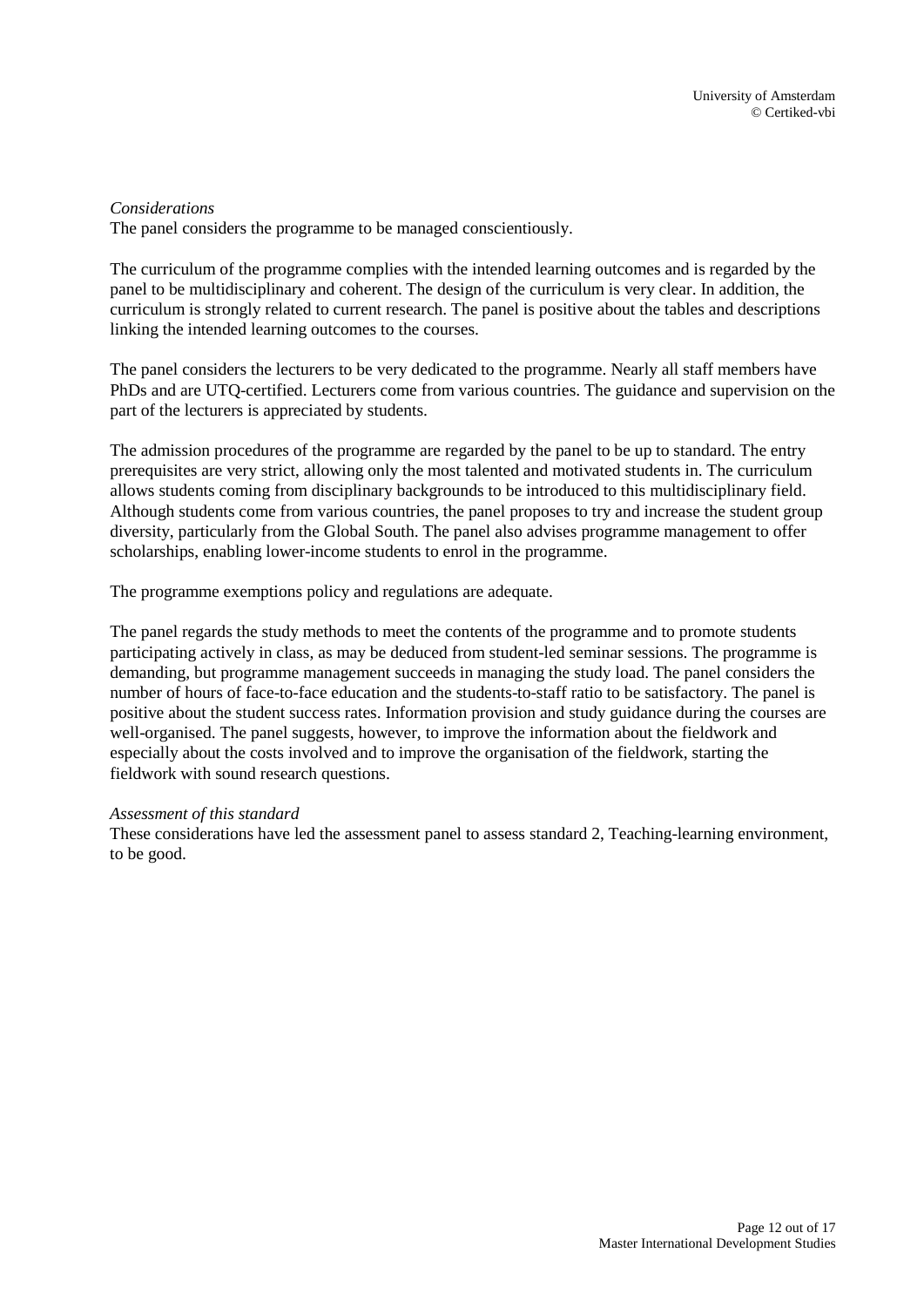### <span id="page-12-0"></span>**4.3 Standard 3: Student assessment**

#### The programme has an adequate system of student assessment in place.

#### *Findings*

The programme examinations and assessments are in line with the Social Sciences Assessment Policy and the University of Amsterdam Assessment Policy Framework. For this and three other programmes of the Graduate School of Social Sciences, one Examinations Board has been installed, having the authority to ensure and monitor the quality of examinations and assessments and the corresponding processes of these programmes. An external member sits on the Examinations Board.

Examination methods in the programme are diverse and include class assignments, group presentations, homework assignments, individual papers and individual essays. There are no sit-in written examinations. In all courses, multiple examinations to arrive at the final grade are adopted. Examination methods are related to the course goals.

For the programme, measures have been adopted to ensure the validity and reliability of examinations and assessments. Examiners are appointed by the Examinations Board. Examiners are to have a PhD and are to be UTQ-certified. Examinations, drafted by examiners are peer-reviewed by other examiners. For the assessments, assessment keys are used. Programme management schedules assessment days for lecturers and examiners to review and discuss the quality of examinations and assessments. The Examinations Board is present and participates in the review of the examinations.

Assignments, essays, papers and theses are checked for plagiarism. The Examinations Board handles cases of plagiarism or fraud.

As has been indicated, in the *Research Training and Fieldwork Preparation* course, students draft the research proposal. They are guided by their supervisor and by the local supervisor during the fieldwork phase. Upon returning from the fieldwork, students write their thesis. Students submit their thesis and defend their work before the supervisor and the second reader, who has not been involved in the thesis process. The supervisor and the second reader assess and grade the thesis, including the oral defence. They make us of the thesis assessment form. If they do not agree or if the grade is between 5 and 6, or a 9 or higher, a third examiner is called in.

#### *Considerations*

The panel considers the examination and assessment policies for the programme to be appropriate, these being in line with the Faculty of Social and Behavioural Sciences and University of Amsterdam rules and regulations. The position and authority of the Examinations Board for this programme are appropriate. The Board is in control of the examination and assessment processes in the programme.

The panel approves of the examination methods adopted in the programme.

The measures taken by programme management to ensure the validity of examinations and the reliability of assessments are adequate. The appointment procedures for examiners, the peer-review procedures for examinations and the assessment days for the lecturers are evidence. The fraud and plagiarism formalities are up to standard.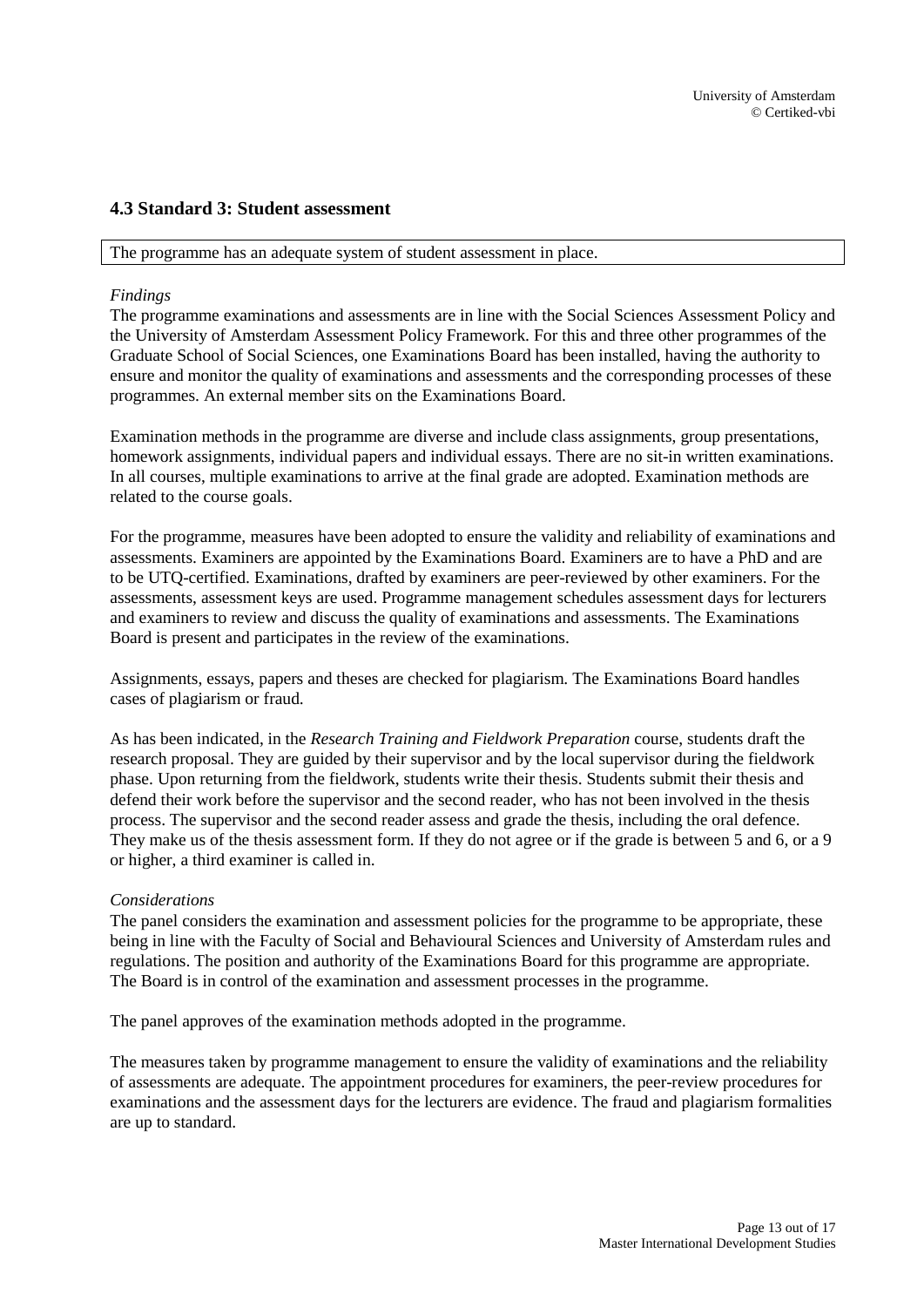The supervision and assessment processes of the Research Project are adequately organised. The assessment processes are up to standard, involving two examiners. The panel advises to add detail to the thesis assessment form, as this is rather concise.

#### *Assessment of this standard*

The considerations have led the assessment panel to assess standard 3, Student assessment, to be satisfactory.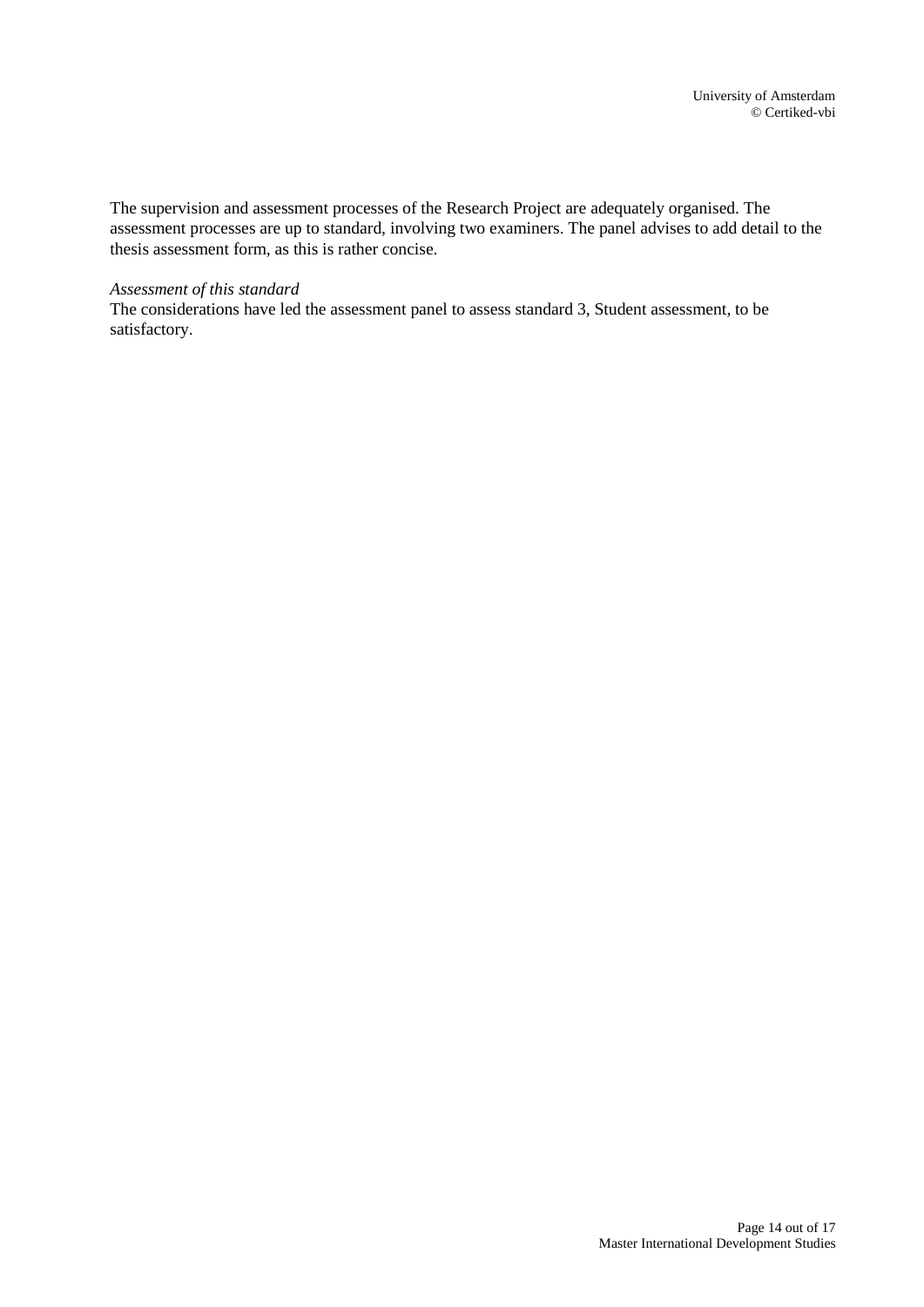## <span id="page-14-0"></span>**4.4 Standard 4: Achieved learning outcomes**

The programme demonstrates that the intended learning outcomes are achieved.

### *Findings*

The panel studied the examinations of a number of courses of the programme.

The panel reviewed a total number of fifteen Research Projects of graduates of the programme, these projects exhibiting a variety of grades, ranging from satisfactory to very good. The average grade of the Research Projects over the last two years was 7.6 (Dutch scale, going from 1.0 to 10.0). About 15 % of the students graduate *cum laude* (average grade of 8.0 or more for courses and thesis).

Programme management assists students in preparing for the labour market by offering them the Policy and Practice Seminar at the end of the curriculum. Graduates tend to find paid work within 4 to 6 months after graduation positions. The proportion of graduates having obtained paid work differs, being 95 % for the 2011 – 2012 cohort and being 82 % for the 2014 – 2015 cohort. Graduates of previous cohorts are not very satisfied with the extent to which the programme has prepared them for the labour market. Programme management has taken steps to rectify this with revisions to the Policy and Practice course.

Many of the graduates work in NGOs (27 %) or in private companies (22 %).

#### *Considerations*

Having studied the examinations, these being assignments, of a number of courses of the programme, the panel assesses these examinations to be up to standard.

None of the Research Projects reviewed were assessed by the panel to be unsatisfactory. The grades of these projects were generally found to be consistent with the grades the panel would have given. The projects were strong on data collection and data analysis, but some of the projects could be strengthened in terms of the conceptual framework and the reflection on methodology. In addition, in some cases the panel found the formulation of the research questions to be too broad.

In the panel's opinion, the programme should remain attentive to the preparation of the graduates for positions on the labour market.

#### *Assessment of this standard*

The considerations have led the assessment panel to assess standard 4, Achieved learning outcomes, to be satisfactory.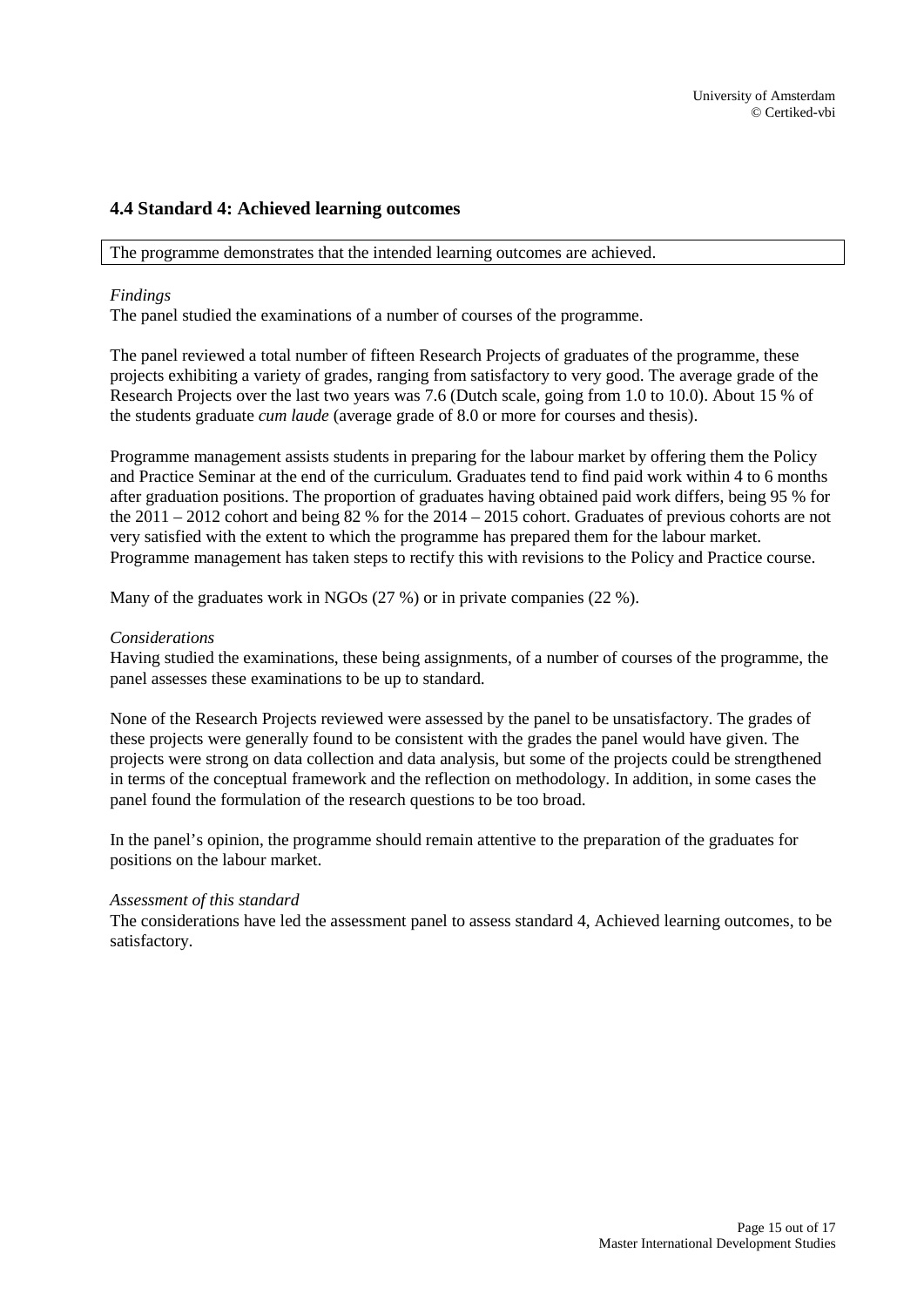# <span id="page-15-0"></span>**5. Overview of assessments**

| Standard                                  | Assessment   |
|-------------------------------------------|--------------|
| Standard 1. Intended learning outcomes    | Good         |
| Standard 2: Teaching-learning environment | Good         |
| Standard 3: Student assessment            | Satisfactory |
| Standard 4: Achieved learning outcomes    | Satisfactory |
| Programme                                 | Satisfactory |